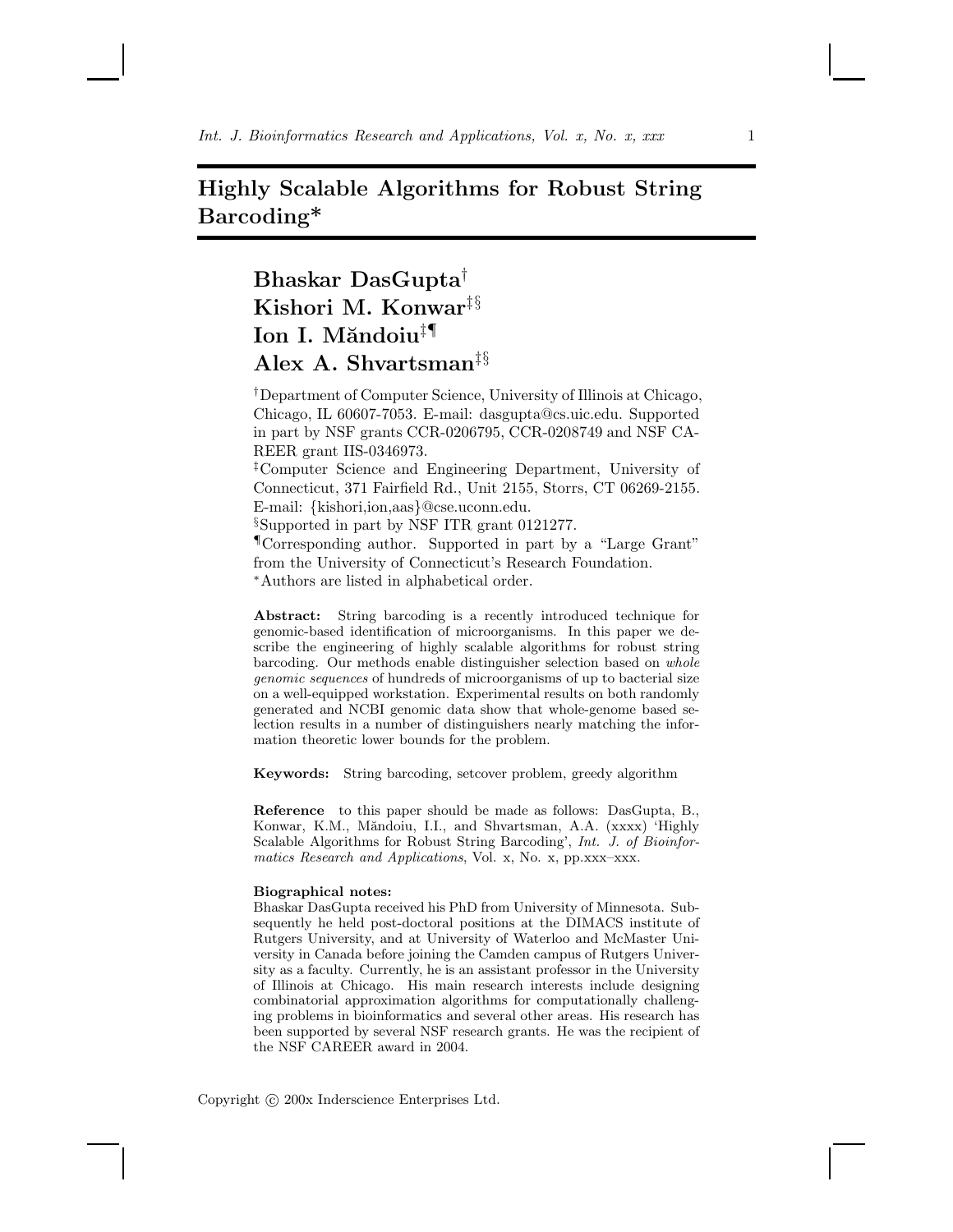Kishori M. Konwar received the M.Sc. degree in physics from the Indian Institute of Technology, Kanpur, India, in 1998 and the M.Tech. degree in computer science from the Indian Statistical Institute, Calcutta, India, in 2000. Presently, he is pursuing the Ph.D. degree at the University of Connecticut, Storrs.

Ion I. Măndoiu received the M.S. degree from Bucharest University in 1992 and the Ph.D. degree from Georgia Institute of Technology in 2000, both in Computer Science. He is now an Assistant Professor with the Computer Science and Engineering Department at the University of Connecticut. His research focuses on the design and analysis of exact and approximation algorithms for NP-hard optimization problems, particularly in the areas of bioinformatics and computational biology, VLSI computer aided design, and ad-hoc wireless notworks.

Alexander Allister Shvartsman is on the faculty of Computer Science and Engineering at the University of Connecticut and he is a research associate at the Laboratory for Computer Science of the Massachusetts Institute of Technology. Previously he was a Member of Technical Staff at Bell Labs from 1981 to 1982, and later he had led the development of distributed systems in the areas of manufacturing automation, resource management and interactive multimedia at Digital Equipment Corp. from 1983 to 1994 and Logica, Inc. from 1994 to 1995. His primary research interests are in the principles and practices of dependable distributed computing. He graduated secondary school in 1972 in Chișinău, Moldova. He received a B.S. from Stevens Institute of Technology in 1979, an M.S. from Cornell University in 1981, and a Ph.D. from Brown University in 1992, all in Computer Science.

## 1 Introduction

String barcoding is a recently introduced technique for genomic-based identification of microorganisms such as viruses or bacteria. The basic barcoding problem [15] is formulated as follows: given the genomic sequences  $g_1, \ldots, g_n$  of n microorganisms, find a minimum number of strings  $t_1, \ldots, t_k$ distinguishing these genomic sequences, i.e., having the property that, for every  $g_i \neq g_j$ , there exists a string  $t_l$  which is a substring of  $g_i$  or  $g_j$ , but not of both. A closely related formulation was independently proposed in [3], where it is assumed that it is possible to detect not just the presence or absence of a distinguisher  $t_i$ , but also the number of repetitions of  $t_i$  as a substring, up to a threshold of  $R > 0$ . The formulation in [15], which we adopt in this paper, corresponds to  $R = 1$ .

Identification is performed by spotting or synthesizing on a microarray the Watson-Crick complements of the distinguisher strings  $t_1, \ldots, t_k$ , and then hybridizing to the array the fluorescently labeled DNA extracted from the unknown microorganism. Under the assumption of perfect hybridization stringency, the hybridization pattern can be viewed as a string of k zeros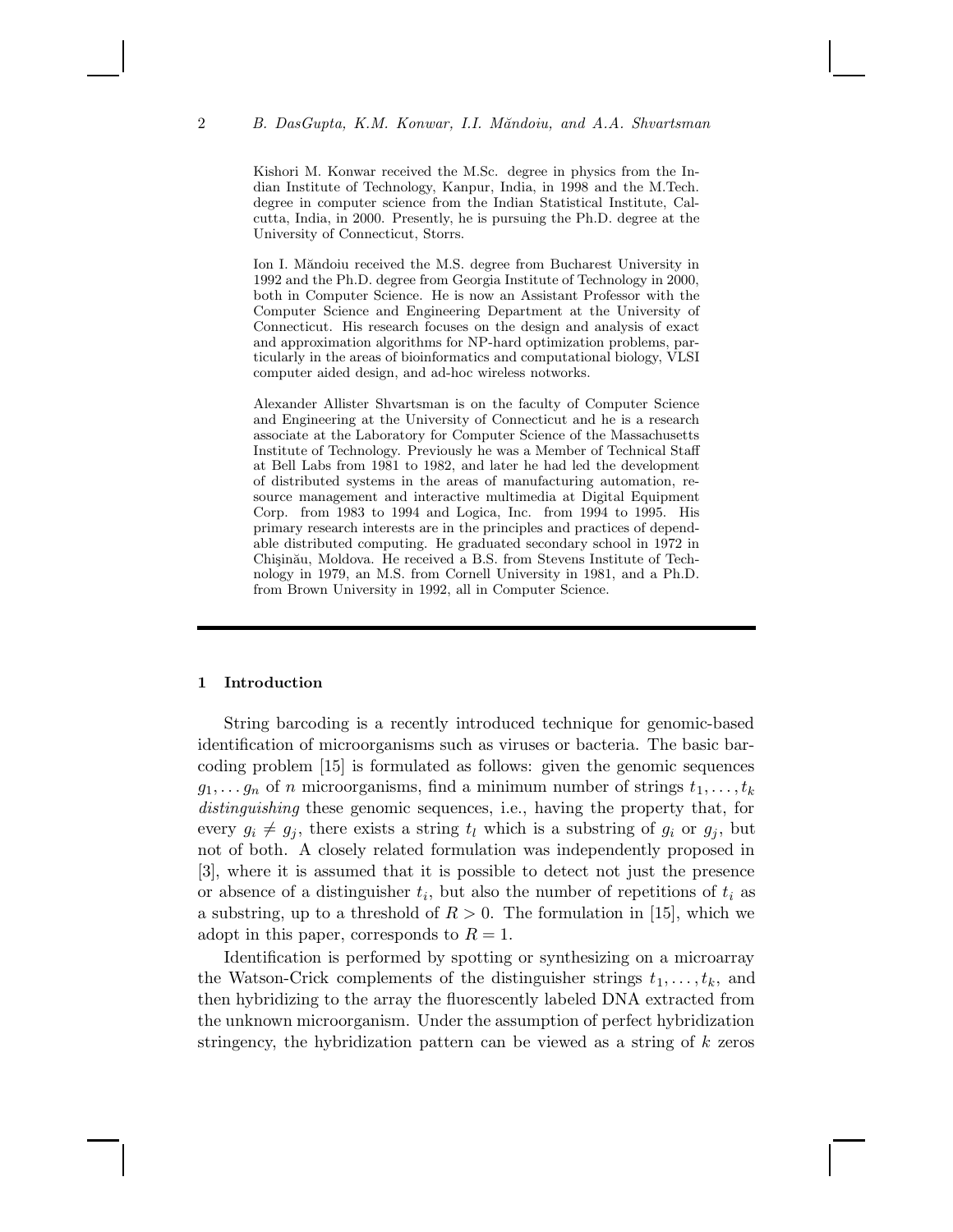and ones, referred to as the barcode of the microorganism. By construction, the barcodes corresponding to the  $n$  microorganisms are distinct, and thus the barcode uniquely identifies any one of them. To improve identification robustness, one may also require *redundant distinguishability* (i.e., at least m different distinguishers for every pair of microorganisms, where  $m > 1$  is some fixed constant) and impose a lower bound on the edit distance between any pair of selected distinguishers [15].

The algorithms previously proposed for string barcoding are based on integer programming [15], and on Lagrangian relaxation and simulated annealing [3]. Unfortunately, the run-time of these algorithms does not scale well with the number of microorganisms and the length of the genomic sequences, e.g., the largest instance sizes reported in [15] have a total genomic sequence length of around 100,000 bases.

In this paper we describe the engineering of highly scalable algorithms for robust string barcoding. Our methods enable distinguisher selection based on whole genomic sequences of hundreds of microorganisms of up to bacterial size on a well-equipped workstation, and can be easily parallelized to further extend the applicability range to thousands of bacterial size genomes. Whole-genome based selection is beneficial in at least two significant ways. First, it simplifies assay design since the DNA of the unknown pathogen can be amplified using inexpensive general-purpose whole-genome amplification methods such as specialized forms of degenerate primer multiplex PCR [5] or multiple displacement amplification [8]. Second, whole-genome based selection results in a reduced number of distinguishers, often very close to the information theoretic lower bound of  $\lceil \log_2 n \rceil$ .

Our algorithms are based on a simple greedy selection strategy – in every iteration we pick a substring that distinguishes the largest number of not-yet-distinguished pairs of genomic sequences. This selection strategy is an embodiment of the greedy setcover algorithm (see, e.g., [17]) for a problem instance with  $O(n^2)$  elements corresponding to the pairs of sequences. Hence, by a classical result of [6, 11, 13], our algorithm guarantees an approximation factor of  $2 \ln n$  for the barcoding problem. Very recently, Berman et al. [1] have shown that no approximation algorithm can guarantee a factor of  $(1 - \epsilon) \ln n$  unless  $NP = DTIME(n^{\log \log n})$ , and also proposed an information content greedy heuristic achieving an approximation factor of  $1 + \ln n$ . Experimental results given in Section 5 show that our setcover greedy algorithm produces solutions of virtually identical quality to those obtained by the information content heuristic.

The setcover greedy algorithm is extremely versatile, and can be easily extended to handle redundancy and minimum edit distance constraints, as well as other biochemical constraints on individual distinguisher sequences. Furthermore, unlike the information content heuristic of [1], the greedy set-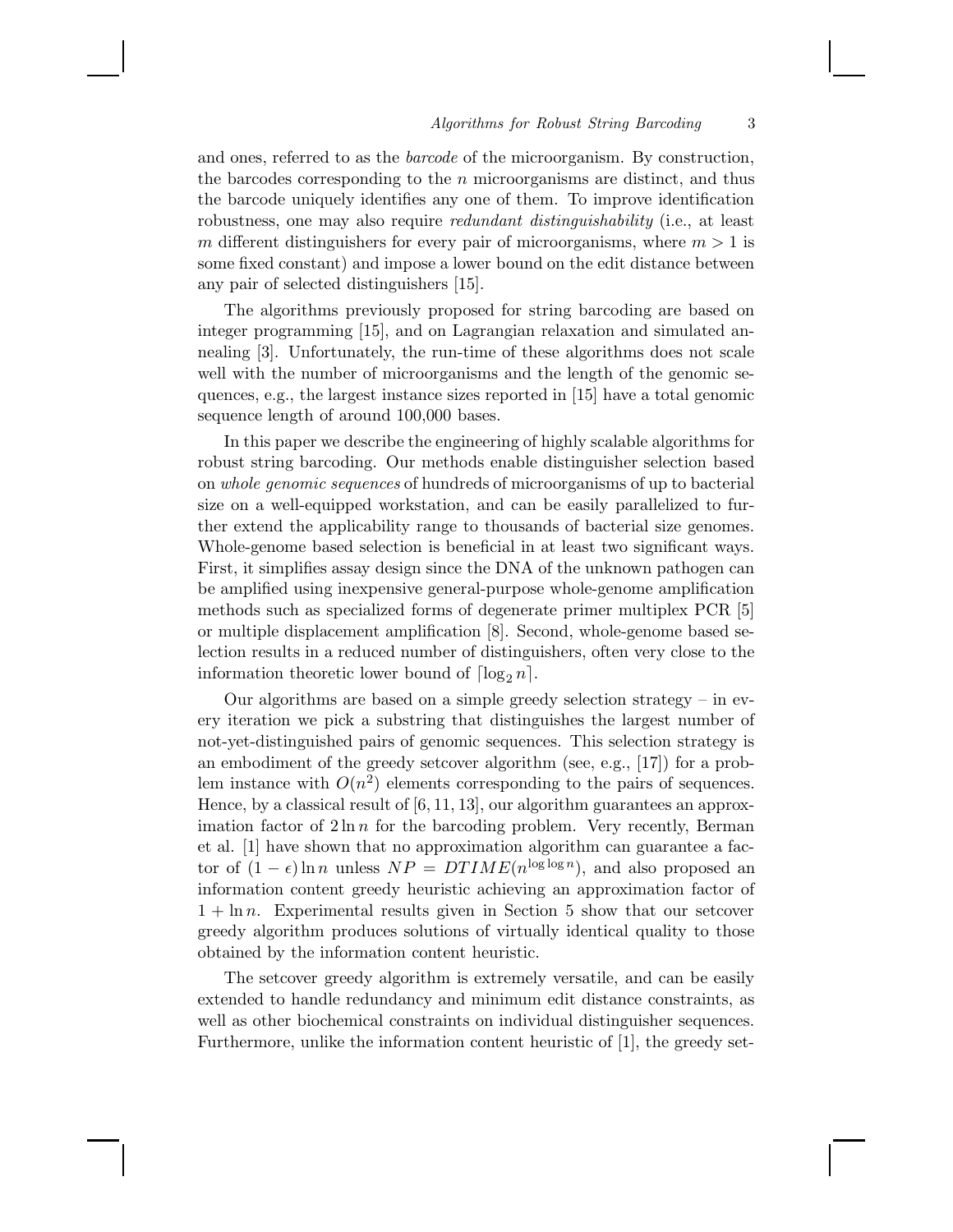## 4 B. DasGupta, K.M. Konwar, I.I. M˘andoiu, and A.A. Shvartsman

cover algorithm can also take into account genomic sequence uncertainties expressed in the form of degenerate bases. Although degenerate bases are ubiquitous in genomic databases, previous works have not recognized the need to properly handle them. For example, experiments in [15] have implicitly treated degenerate bases in the input genomic sequences as distinct nucleotides; under this approach a substring of degenerate nucleotides such as NNNNN, might be erroneously selected as a distinguisher although it encodes for any possible substring of length 5.

To achieve high scalability, our implementation relies on several techniques. First, we use an incremental algorithm for quickly generating a representative set of candidate distinguishers and collecting all their occurrences in the given genomic sequences. To reduce the number of candidates, we avoid generating any substring that appears in all genomic sequences, which typically eliminates very short candidates. For each genomic sequence, we also generate only one of the substrings that appear exclusively in that sequence, this optimization eliminates from consideration most candidate distinguishers above a certain length. Unlike the suffix tree method proposed by Rash and Gusfield [15], our approach may generate multiple candidates that appear in the same set of k genomic sequences (for  $1 < k < n$ ). However, the penalty of having to evaluate redundant candidates in the candidate selection phase is offset in practice by the faster candidate generation time. Finally, the efficient implementation of the greedy selection phase of algorithm combines a partition based method for computing the coverage gain of candidate distinguishers (this method was first proposed in the context of the information content heuristic in [1]) with a "lazy" strategy for updating coverage gains.

The rest of the paper is organized as follows. In Section 2 we give formal problem formulations and review previous work. In Section 3 we describe the efficient implementation of the setcover greedy algorithm for the basic string barcoding problem. In Section 4 we discuss the modifications required in the implementation for handling degenerate bases in input genomic sequences, redundancy and edit distance constraints, as well as biochemical constraints such as constraints on melting temperature and GC-content. In Section 5 we give the results of a comprehensive experimental study comparing, on both randomly generated and genomic data, our setcover greedy algorithms with other scalable methods including the information content heuristic and a recent set multicover randomized rounding approximation algorithm. We conclude in Section 6 with directions for further research.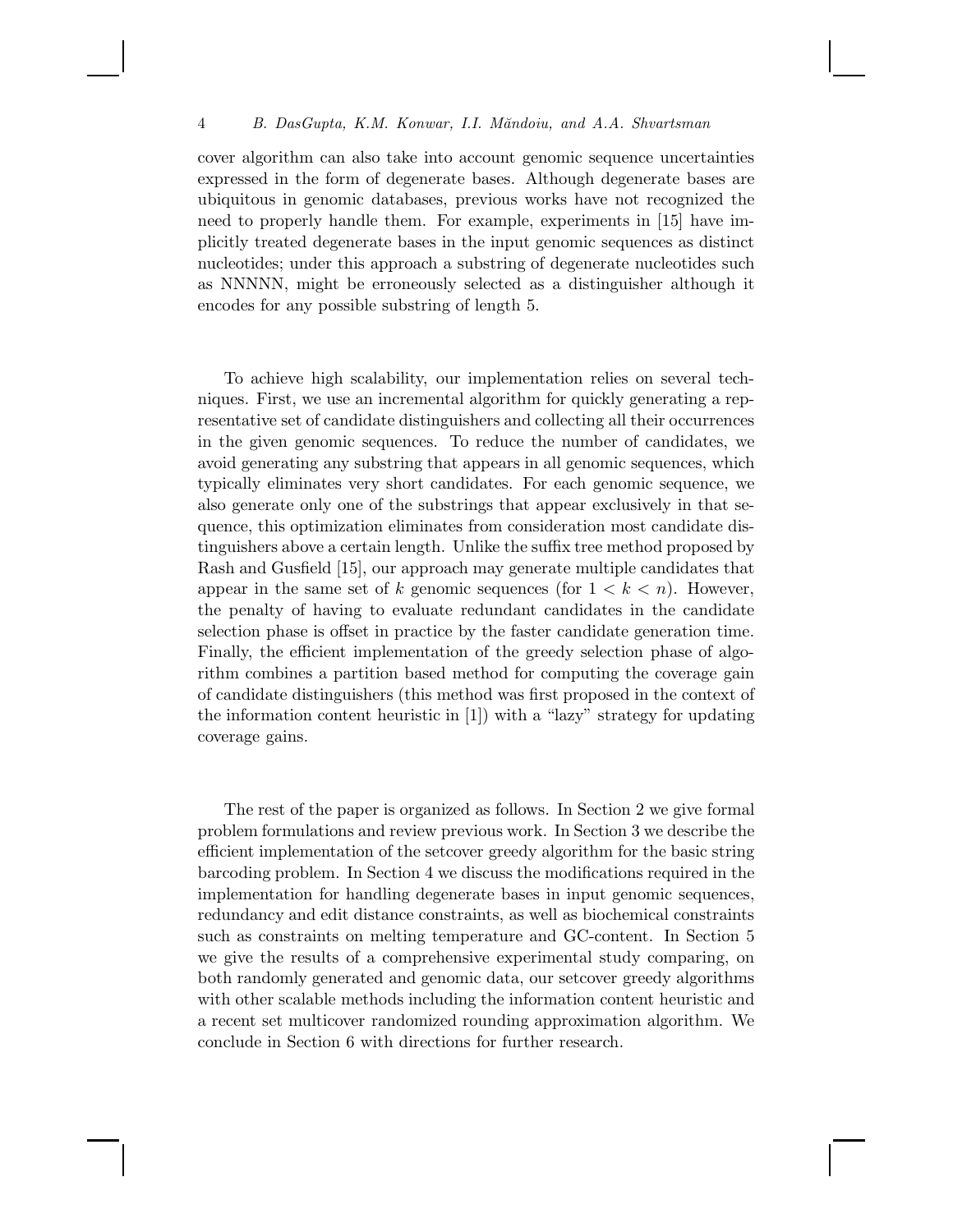## 2 Preliminaries and Problem Formulation

Let  $\Sigma = \{a, c, g, t\}$  be the DNA alphabet, and  $\Sigma^*$  be the set of string over Σ. A degenerate base is a non-empty subset of Σ. We identify degenerate bases of cardinality 1 with the respective non-degenerate bases. Given a DNA string  $x = x_1 \dots x_k \in \Sigma^*$  and a string of degenerate bases  $y = y_1 \dots y_n$ ,  $n \geq k$ , we say that

- x has a perfect match at position i of y iff  $y_{i+j-1} = \{x_i\}$  for every  $1 \leq j \leq k$ ,
- x has a perfect mismatch at position i of y iff there exists  $1 \leq j \leq k$ such that  $\{x_j\} \nsubseteq y_{i+j-1}$ , and
- x has an *uncertain match* at position i of y iff  $\{x_j\} \subseteq y_{i+j-1}$  for every  $1 \leq j \leq k$ , but  $y_{i+j-1} \neq \{x_j\}$  for at least one j.

String  $x = x_1 \dots x_k \in \Sigma^*$  distinguishes two sequences of degenerate bases y and z iff (a) x has a perfect match at one or more positions of y, and has perfect mismatches at all positions of z, or, symmetrically, (b) x has a perfect match at one or more positions of z, and has perfect mismatches at all positions of y. The robust string barcoding problem with degenerate bases is formulated as follows: Given sequences of degenerate bases  $g_1, \ldots, g_n$  and redundancy threshold m, find a minimum number of strings  $t_1, \ldots, t_k \in \Sigma^*$ such that, for every  $i \neq j$ , there exist m distinct strings  $t<sub>l</sub>$  distinguishing  $g<sub>i</sub>$ and  $g_i$ .

It is easy to see that, for  $m = 1$ , at least  $\lceil \log_2 n \rceil$  distinguishers are needed to distinguish any  $n$  genomic sequences. However, achieving this lower bound requires distinguishers that have perfect matches in nearly half of the sequences. In practice, additional constraints, such as lower bounds on the length of distinguishers, may result in no string having perfect matches in a large number of sequences, and therefore much more than a logarithmic number of distinguishers. The next theorem, the proof of which we omit due to space constraints, establishes under a simple probabilistic model that there is an abundance of distinguishers perfectly matching at least a constant fraction of the input sequences.

Theorem 1 Consider a random instance of the string barcoding problem over a fixed alphabet  $\Sigma$  in which there are n strings, each string  $s = s_0 s_1 \dots s_{\ell-1}$ is of length exactly  $\ell$  selected independently at random with  $Pr[s_i = a] =$  $1/|\Sigma|$  for any i and any  $a \in \Sigma$ . Also assume that  $\ell$  is sufficiently large compared to n. Then, for a random string  $x \in \Sigma^*$  of length  $O(\log \ell)$ , the expected number of the input strings which contain x as a substring is pn for some constant  $0 < p < 1$ .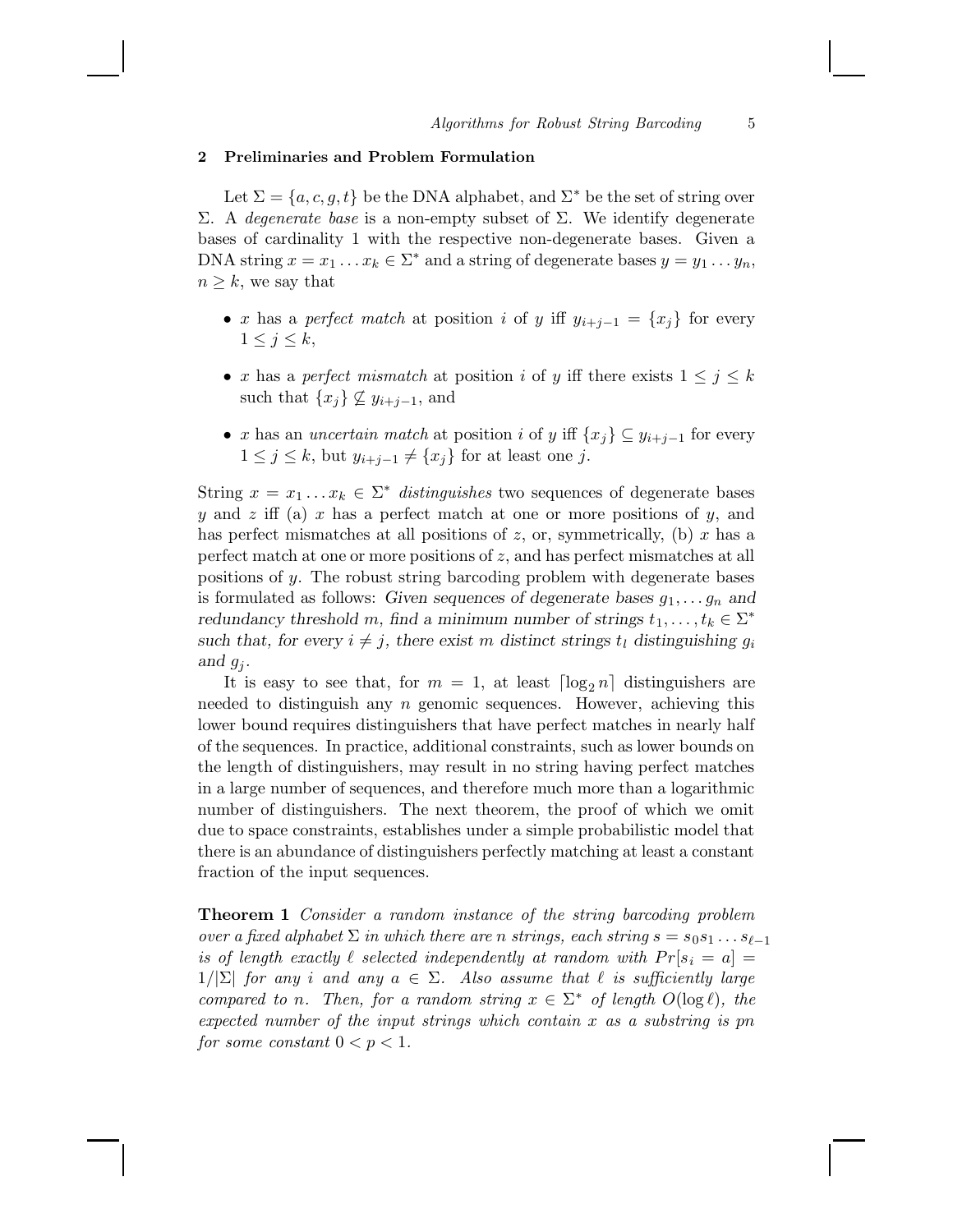## 6 B. DasGupta, K.M. Konwar, I.I. M˘andoiu, and A.A. Shvartsman

**Proof.** Assume n and  $\ell$  to be sufficiently large for asymptotic results and  $\sigma = |\Sigma| > 1$  to be fixed. It suffices to show that for a random string  $x \in \Sigma^*$ of length  $k = O(\log \ell)$ ,  $Pr[x]$  is a substring of  $s = p$  for some constant  $0 <$  $p < 1$  and s is any one of the input n strings. In [14] Examples 6.4, 6.7, 6.8, 9.3 and 10.11, Odlyzko uses the bounds and generating function described in [10] to give asymptotic bounds on  $Pr[x]$  is a substring of s] when  $\sigma = 2$ . The result can be generalized to the case of any fixed  $\sigma > 2$  as follows. For a fixed  $x = x_1x_2...x_k$ , define the correlation polynomial  $C_x(z)$  of x as  $C_x(z) = \sum_{j=0}^{k-1} c_x(j) z^j$  where  $c_x(0) = 1$  and, for  $1 \leq j \leq k$ ,

$$
c_x(j) = \begin{cases} 1 & \text{if } x_1 x_2 \dots x_{k-j} = x_{j+1} x_{j+2} \dots x_k \\ 0 & \text{otherwise} \end{cases}
$$

Let  $f_x(\ell)$  be the number of strings in  $\Sigma^*$  of length  $\ell$  that do not contain x as a substring and  $F_x(z) = \sum_{\ell=0}^{\infty} f_x(\ell) z^{\ell}$  be the generating function for this number. Then,  $F_x(z) = \frac{C_x(z)}{z^{k} + (1 - \sigma z)}$  $\frac{C_x(z)}{z^k + (1-\sigma z)C_x(z)}$ . From this, it follows that

$$
Pr[x \prec s] = 1 - e^{-\frac{\ell}{\sigma^k C_x(1/\sigma)} + O(\ell k \sigma^{-\sigma k})} + O(e^{-\ell/O(1)})
$$

for all sufficiently large  $n, k$  and  $\ell$ , where e is the base of natural logarithm. Note that  $1 \leq C_x(\sigma) < 2$  and for a specific x,  $C_x(\sigma)$  can be calculated exactly. Now, setting  $k = \Theta(\log_{\sigma} \ell)$  gives  $Pr[x \text{ is a substring of } s] = p$  for some constant  $0 < p < 1$ .

Previous work. The robust string barcoding problem was introduced (for the case when genomic sequences contain no degenerate bases) by Rash and Gusfield [15]; they provided some experimental results based on integer programming methods, and left open the exact complexity and approximability of this problem. The problem without redundancy constraints was independently considered by Borneman et al. [3], who also considered non-binary distinguishability (based on detecting the multiplicity of a distinguisher as a substring) and a slightly more general problem in which the objective is to pick a given number of distinguishers maximizing the number of distinguished pairs. The main motivation for the formulations in [3] comes from minimizing the number of oligonucleotide probes needed for analyzing populations of ribosomal RNA gene (rDNA) clones by hybridization experiments on DNA microarrays. Borneman et al. provided computational results using Lagrangian relaxation and simulated annealing techniques, and noted that the problem is NP-hard assuming that the lengths of the sequences in the prespecified set were unrestricted. Very recently, Berman, DasGupta and Kao [1] considered a general framework for test set problems that captured the string barcoding problem and its variations; their main contribution is to establish theoretically matching lower and upper bounds on the worstcase approximation ratio. Cazalis et al. [4] have independently investigated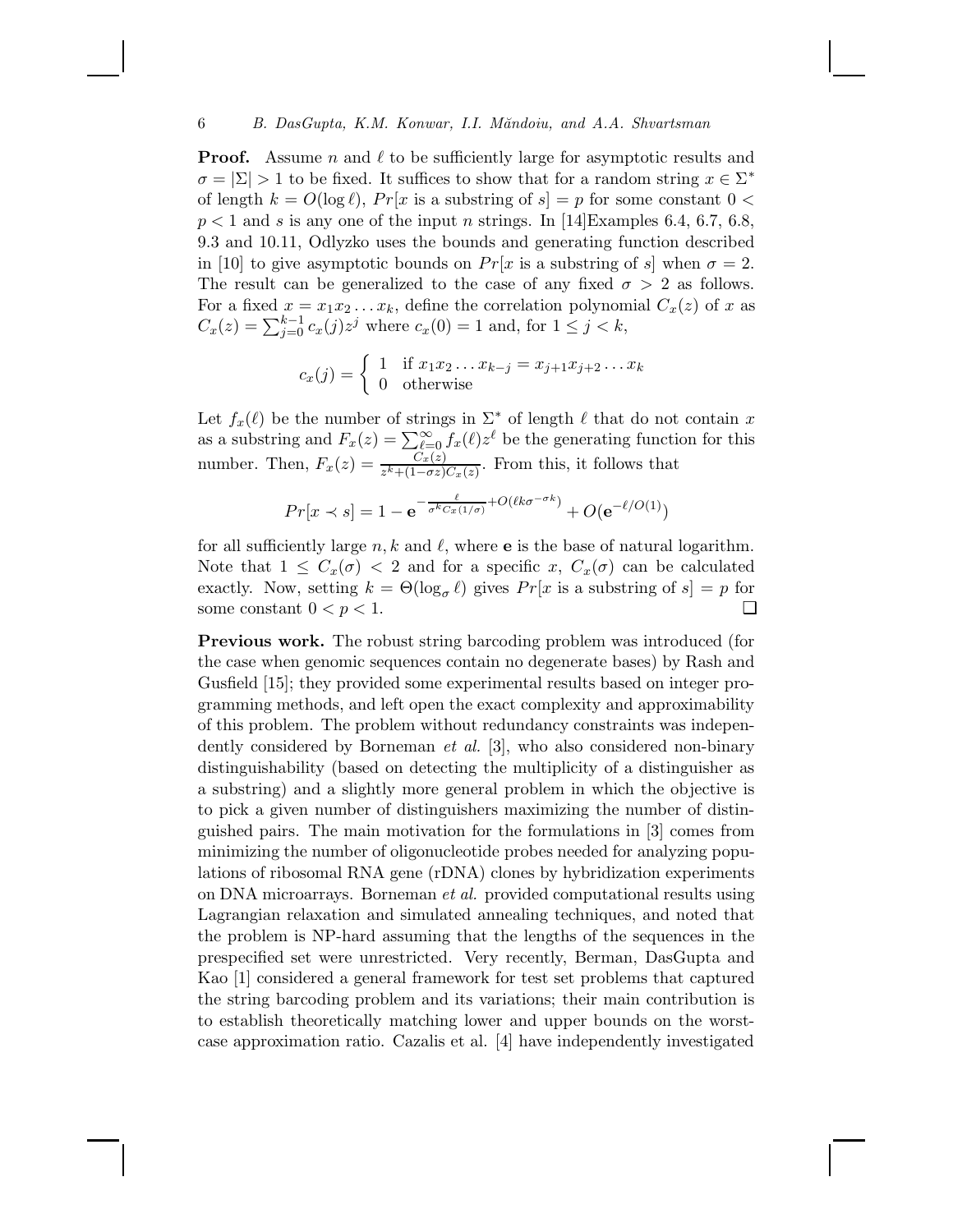similar greedy distinguisher selection strategies for string barcoding. Unlike our work, the algorithms in [4] consider only a small random subset of the possible distinguishers and also prescribe their length in order to achieve practical running time.

#### 3 Efficient Implementation of the Greedy Setcover Algorithm

In this section we present the implementation of the setcover greedy algorithm in the context of the basic string barcoding problem, i.e., we disregard redundancy constraints and the presence of degenerate bases in the input sequences. Implementation modifications needed to handle the robust barcoding problem in its full generality are discussed in Section 4.

Our implementation of the setcover greedy algorithm has two main phases: a candidate generation phase and a candidate selection phase. In the candidate generation phase a representative set of candidate distinguishers is generated from the given genomic sequences. For each generated candidate, we also compute the list of sequences with which the candidate has perfect matches; this information is needed in the candidate selection phase. To reduce the number of candidates, we avoid generating any substring that appears in all genomic sequences, which typically eliminates very short candidates. For each genomic sequence, we also make sure to generate only one of the substrings that appear exclusively in that sequence, this optimization eliminates from consideration most candidate distinguishers above a certain length. Unlike the suffix tree method proposed by Rash and Gusfield [15], our approach may generate multiple candidates that appear in the same set of k genomic sequences (for  $1 < k < n$ ). However, the penalty of having to evaluate redundant candidates in the candidate selection phase is offset in practice by the faster candidate generation time.

Efficient implementation of the above candidate elimination rules is achieved by generating candidates in increasing order of length and using exact match positions for candidates of length  $l-1$  when generating candidates of length l. For each position  $p$  in the input genomic sequences, we also maintain a flag to indicate whether or not the algorithm should evaluate candidate substrings starting at p. The possible values for the flag are TRUE (the substring of current length starting at  $p$  is a possible candidate), FALSE (we have already saved the substring of current length starting at  $p$  as a candidate), or DONE (all candidates containing as prefix the substring of current length starting at  $p$  are redundant, i.e., the position can be skipped for all remaining candidate lengths). Initially all flags are set to TRUE. The FALSE flags are reset to TRUE whenever we increment the candidate length, however, we never reset DONE flags. For every candidate length  $l$ , candidate evaluation proceeds sequentially over all positions of the genomic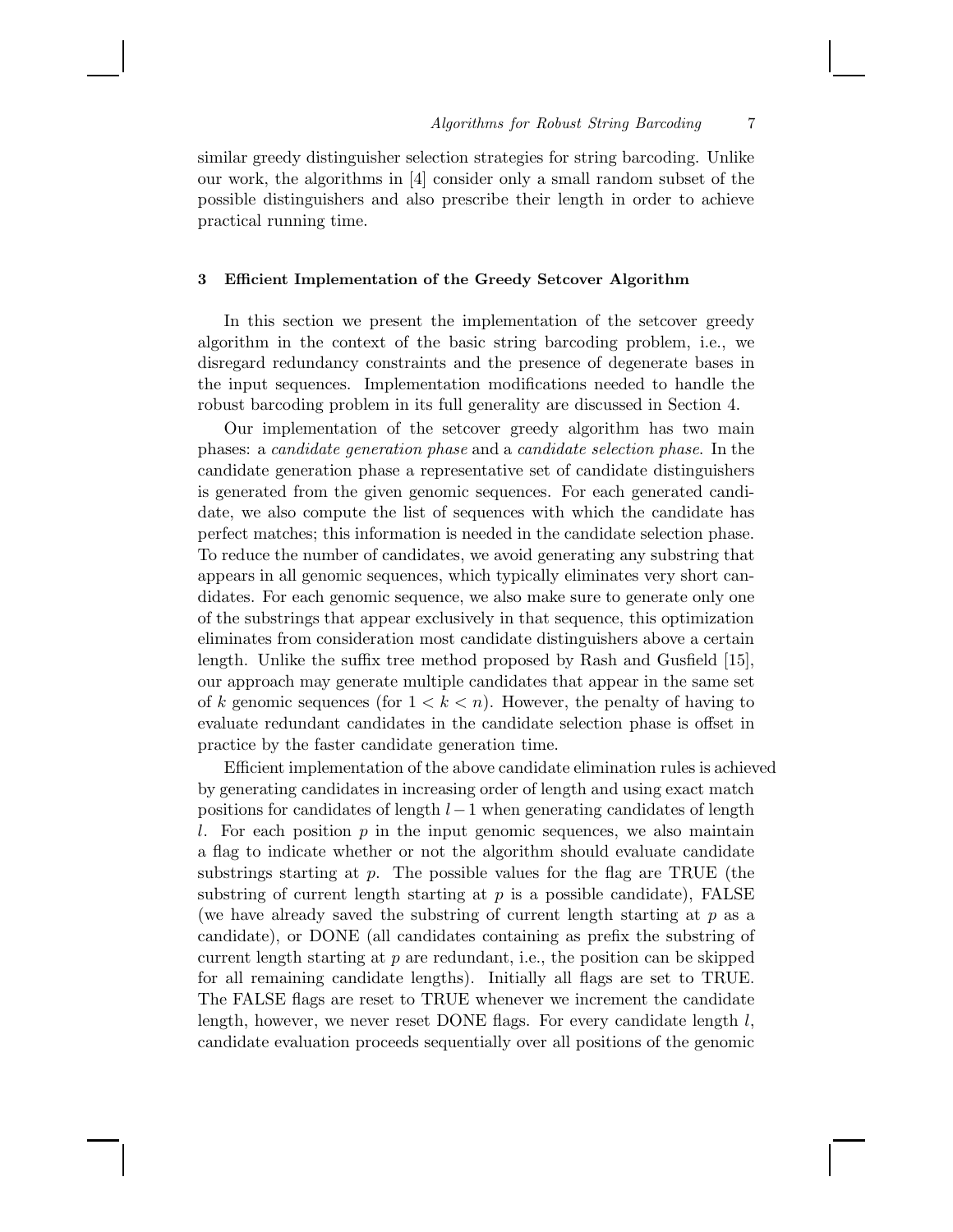#### 8 B. DasGupta, K.M. Konwar, I.I. Măndoiu, and A.A. Shvartsman

| Figure 1 | The set cover greedy candidate selection algorithm |  |  |  |  |
|----------|----------------------------------------------------|--|--|--|--|
|----------|----------------------------------------------------|--|--|--|--|

**Input:** Set  $C$  of candidate distinguishers **Output:** Set  $D$  of selected distinguishers  $D \leftarrow \emptyset$ ; For every  $c \in C$ ,  $\Delta_{old}(c) \leftarrow \infty$ Repeat  $\Delta^* ← 0$ For every  $c \in C$  with  $\Delta_{old}(c) > \Delta^*$  do // Since  $\Delta(c, D) \leq \Delta_{old}(c), c$ can be ignored if  $\Delta_{old}(c) \leq \Delta^*$  $\Delta_{old}(c) \leftarrow \Delta(c, D)$ If  $\Delta(c, D) > \Delta^*$  then  $\Delta^* \leftarrow \Delta(c, D)$ ;  $c^* \leftarrow c$ If  $\Delta^* > 0$  then  $D \leftarrow D \cup \{c^*\}$ While  $\Delta^* > 0$ 

sequences. Whenever we reach a position  $p$  whose flag is set to TRUE, we use the list of matches for the substring of length  $l-1$  starting at p (or a linear time string matching algorithm if  $l$  is the minimum candidate length) to determine the list of matches for the substring of length  $l$  starting at  $p$ , and set the flag to FALSE for all positions where these matches occur. If the substring of length  $l$  starting at  $p$  has matches only within the source sequence, and we have already generated a "unique" candidate for this sequence, we discard the candidate and set the flag of p to DONE.

A further speed-up technique is to generate candidate distinguishers from a strict subset of the input sequences. Although this speed-up can potentially affect solution quality, the results in Section 5 show that the solution quality loss for whole-genome barcoding is minimal, even when we generate candidates based on a single input sequence, which corresponds to pre-assigning a barcode of all 1's to this sequence.

After the set of candidates is generated we select the final set of distinguishers in the greedy phase of the algorithm (Figure 1). We start with an empty set of distinguishers D. While there are pairs of sequences that are not yet distinguished by  $D$ , we loop over all candidates and compute for each candidate c the number  $\Delta(c, D)$  of pairs of sequences that are distinguished by c but not by D, then add the candidate c with largest  $\Delta$  value to D. Two sequences  $s$  and  $s'$  are distinguished by a candidate  $c$  iff exactly one of s and s' appears in the list  $P_c$  of perfect matches of c, which is available from the candidate generation phase. A simple method for computing  $\Delta$  values is to maintain an  $n \times n$  symmetric matrix indicating which of the pairs of sequences are already distinguished, and then to probe the  $|P_c| \cdot (n - |P_c|)$ entries in this matrix corresponding to pairs  $(s, s')$  with  $s \in P_c$  and  $s' \notin P_c$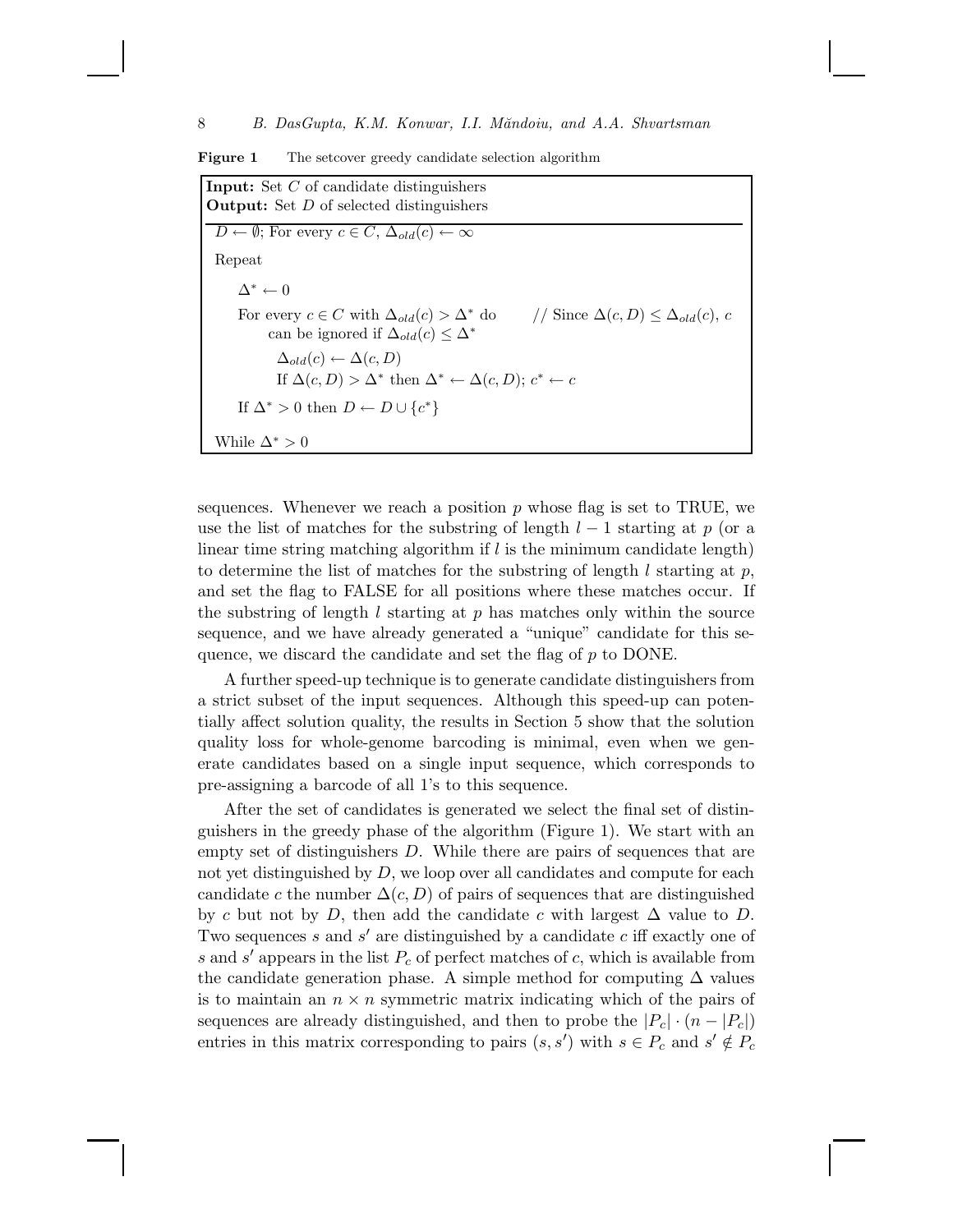when computing  $\Delta(c, D)$ . A more efficient method is based on maintaining the partition defined on the set of sequences by  $D$ . If the partition defined by D consists of sets  $S_1, \ldots, S_k$ , then we can compute  $\Delta(c, D)$  in  $O(k + |P_c|) = O(n)$  time using the observation that

$$
\Delta(c, D) = \sum_{i=1}^{k} |S_i \cap P_c| \cdot |S_i \setminus P_c|
$$
\n(1)

In addition to the fast partition based computation, our implementation of the greedy selection phase uses a lazy strategy for updating the  $\Delta$  values, based on the observation that they are monotonically non-increasing during the algorithm (see Figure 1).

## 4 Extended Barcoding Requirements

In this section we describe the modifications needed to the basic implementation given in previous section when handling practical extensions of the barcoding problem.

Degenerate bases. In the presence of degenerate bases in the input genomic sequences, the hybridization of a particular distinguisher may depend on which bases are actually present positions with degeneracy greater than 1. The greedy setcover algorithm takes into account this possibility for uncertain hybridization by only counting a pair  $(g, g')$  as distinguished by a candidate c if and only if c has a perfect match with one and only perfect mismatches with the other. For each generated candidate, in addition to the list of sequences that have only perfect matches we also save a list containing all sequences with at least one uncertain match. This allows fast computation of the (typically much longer) list of sequences having only perfect mismatches. To avoid generating candidate distinguishers containing degenerate bases, we set the DONE flag as soon as the corresponding substring extends past a degenerate base. Finally, since the partition of genomic sequences is no longer defined in the presence of uncertain hybridization, formula (1) is no longer applicable and we have to use the  $n \times n$ "distinguished so far" matrix for computing  $\Delta$  values.

Biochemical constraints on individual distinguishers. Since selected distinguishers must hybridize under the same experimental conditions, in practice it is natural to impose a variety of constraints on individual distinguishers, such as minimum and maximum length, GC content, melting temperature, etc. Furthermore, we may want to avoid using as distinguishers strings which appear in other organisms that may contaminate the sample. All individual constraints are easily incorporated as a simple filter in the candidate generation phase.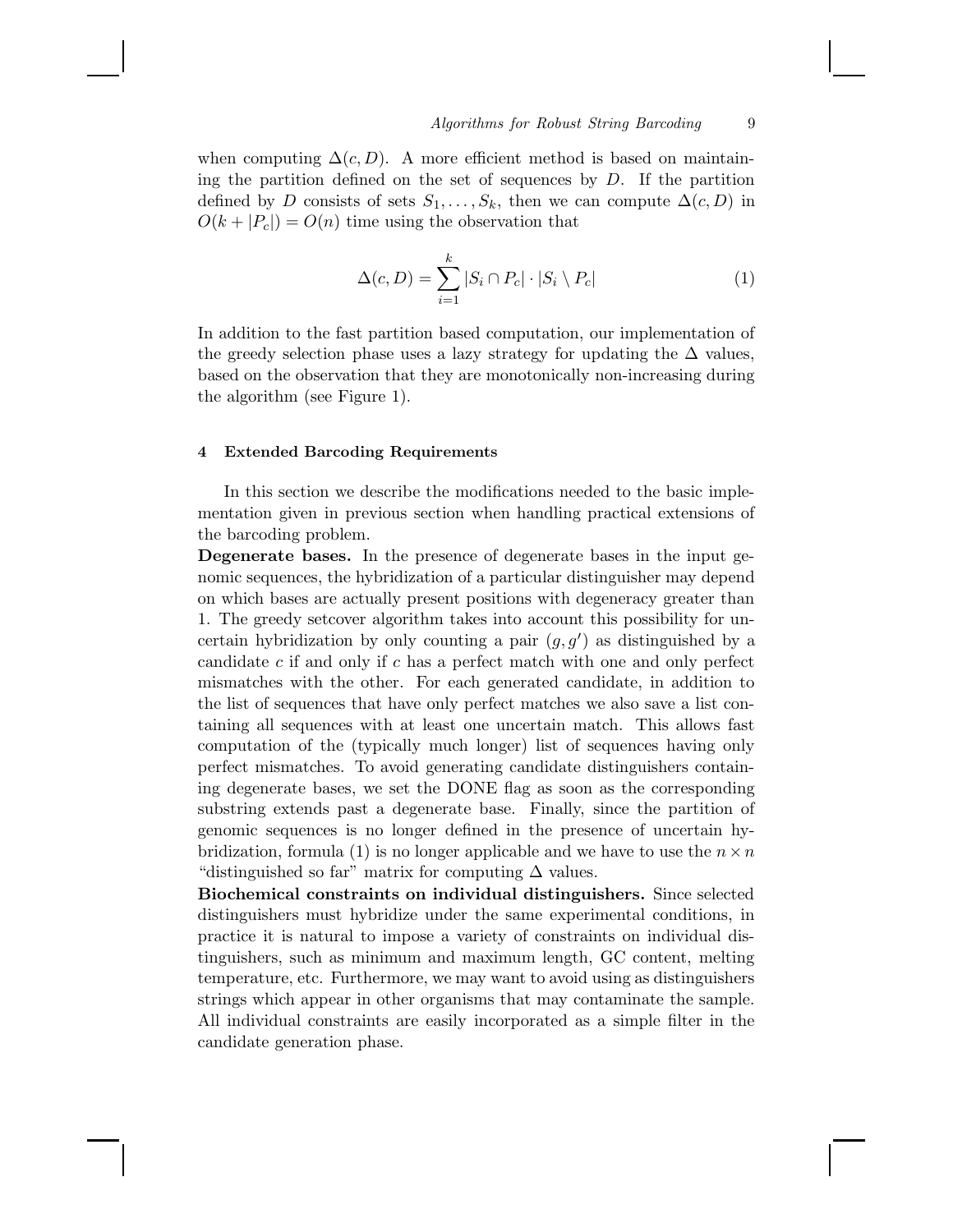Table 1 Average solution statistics for instances with 1,000 random sequences of length 10,000, redundancy 1, and number of source sequences varying from 1,000 down to 1.

| #SourceSeq.                         | 1000   | 50     | 10    |       |       |       |       |      |
|-------------------------------------|--------|--------|-------|-------|-------|-------|-------|------|
| $\#\text{Candidates }(\times 10^3)$ | 7213.6 | 1438.6 | 402.7 | 225.9 | 186.9 | 146.1 | 102.8 | 55.7 |
| $\#\text{Matches } (\times 10^6)$   | 55.7   | 35.2   | 23.2  | 18.4  | 16.9  | 15.0  | 12.5  | 8.7  |
| Gen. time                           | 132.3  | 44.7   | 35.5  | 31.4  | 31.3  | 30.6  | 28.1  | 24.9 |
| Selection time                      | 31.7   | 10.7   | 5.3   | 3.6   | 3.4   | 3.1   | 2.3   | 1.6  |
| #Distinguishers                     | 14.1   | 14.1   | 14.1  | 14.1  | 14.0  | 14.1  | 14.2  | 14.5 |

Redundancy constraints and minimum edit distance constraints. In practice, robust identification requires redundant distinguishability, i.e., more than one distinguisher distinguishing any given pair of genomic sequences. One may also impose a lower bound on the edit distance between any pair of selected distinguishers [15]. Taking into account redundancy requirements is done by maintaining the number of times each pair of genomic sequences has been distinguished. In order to incorporate the minimum edit distance constraint, after selecting a distinguisher we eliminate from consideration all candidates that are within an edit distance smaller than the given threshold.

#### 5 Experimental Results

We performed experiments on both randomly generated instances and NCBI databases. Random testcases were generated from the uniform distribution induced by assigning equal probabilities to each of the four nucleotides; these testcases do not contain any nucleotides with degeneracy greater than 1. We also used several testcases consisting of sequences extracted from the NCBI databases [7] as described in Section 5.3. All experiments were run on a PowerEdge 2600 Linux server with 4 Gb of RAM and dual 2.8 GHz Intel Xeon CPUs – only one of which is used by our sequential algorithms.

#### 5.1 Algorithm Scalability

As described in Section 3, there are two main phases in the algorithm: candidate distinguisher generation, and greedy candidate selection. Figure 2 gives the average candidate selection CPU time for  $n$  random sequences of length 10,000 and redundancy 1, averaged over 10 instances of each size. Combining the two speed-up techniques for this phase (partition based coverage gain computation and lazy update of candidate gains) results in over two orders of magnitude reductions in runtime.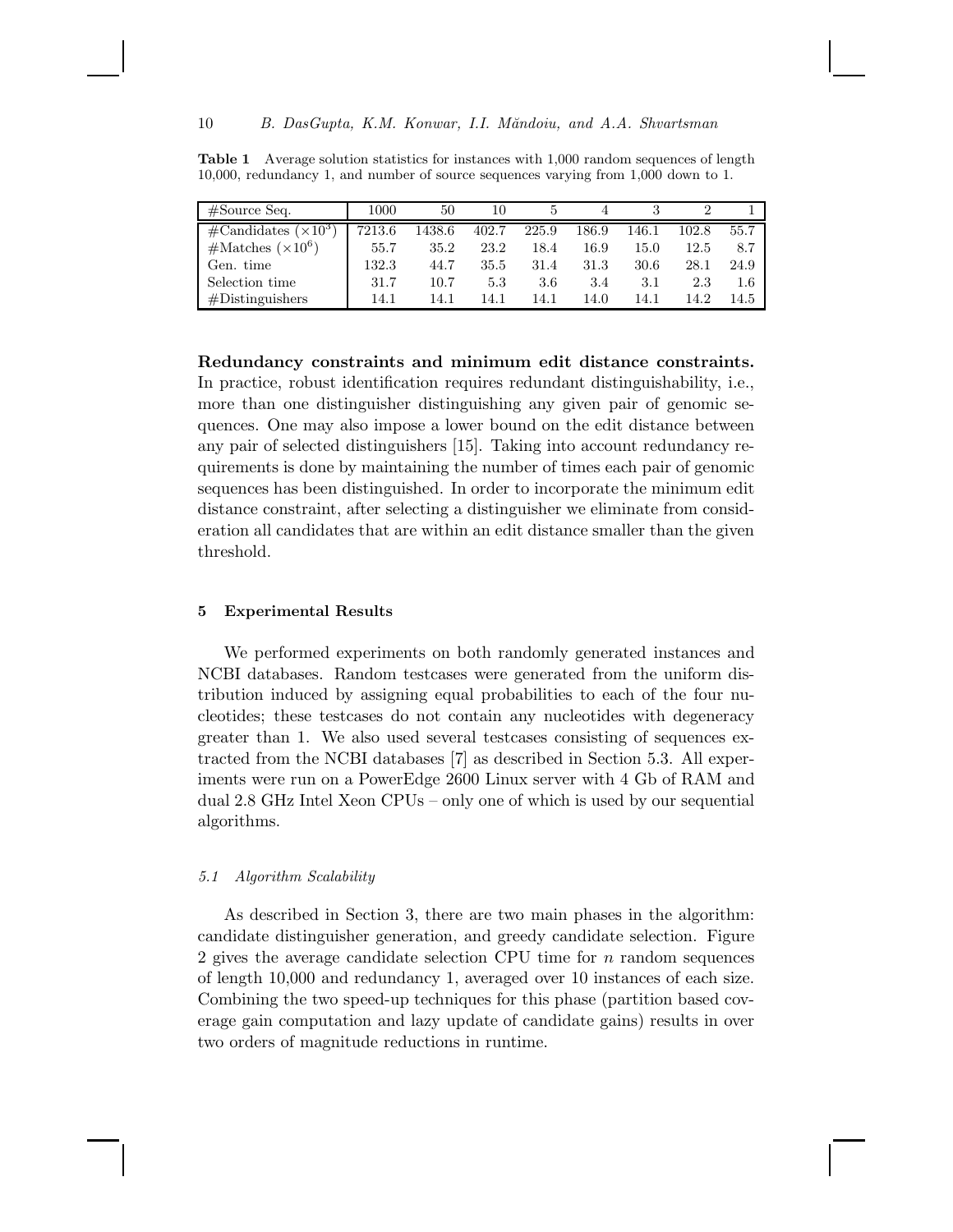

**Figure 2** Candidate selection CPU time (in seconds) for  $n$  random sequences of length 10,000 and redundancy 1, averaged over 10 instances of each size.

As mentioned in Section 3, a further speed-up technique is to generate candidate distinguishers only from a small number of "source" input sequences. Table 1 gives the average number of candidates, number of matches, runtimes for candidate generation and greedy selection, and number of selected distinguishers for instances with 1,000 random sequences of length 10,000 and redundancy 1, when the number of source sequences is varied from 1,000 down to 1 (the source sequences were chosen at random). Although this speed-up can potentially affect solution quality, we found that on large instances the solution quality loss is minimal even when we generate candidates based on a single input sequence; this case corresponds to preassigning a barcode of all 1's to the source sequence. The technique reduces significantly both the memory requirement (which is proportional to the number of candidates and the number of times they match input sequences) and the runtime required for candidate generation and greedy selection. As shown in Table 2, this makes the method applicable to hundreds of sequences of bacterial genome size on a well-equipped workstation.

Even when a single input sequence is used to generate candidate distinguishers, this will still result in millions of candidates that must be evaluated by the greedy algorithm for whole-genome barcoding. While our implementation of the setcover greedy algorithm can efficiently handle millions of candidates (Table 2), this may be impractical for other barcoding algorithms. As a more extreme speed-up technique, Cazalis et al. [4] proposed using only a small number (2,000 in [4]) of random candidates in conjunction with various barcoding algorithms including greedy, simulated annealing, and genetic algorithms. However, Cazalis et al. did not provide any data on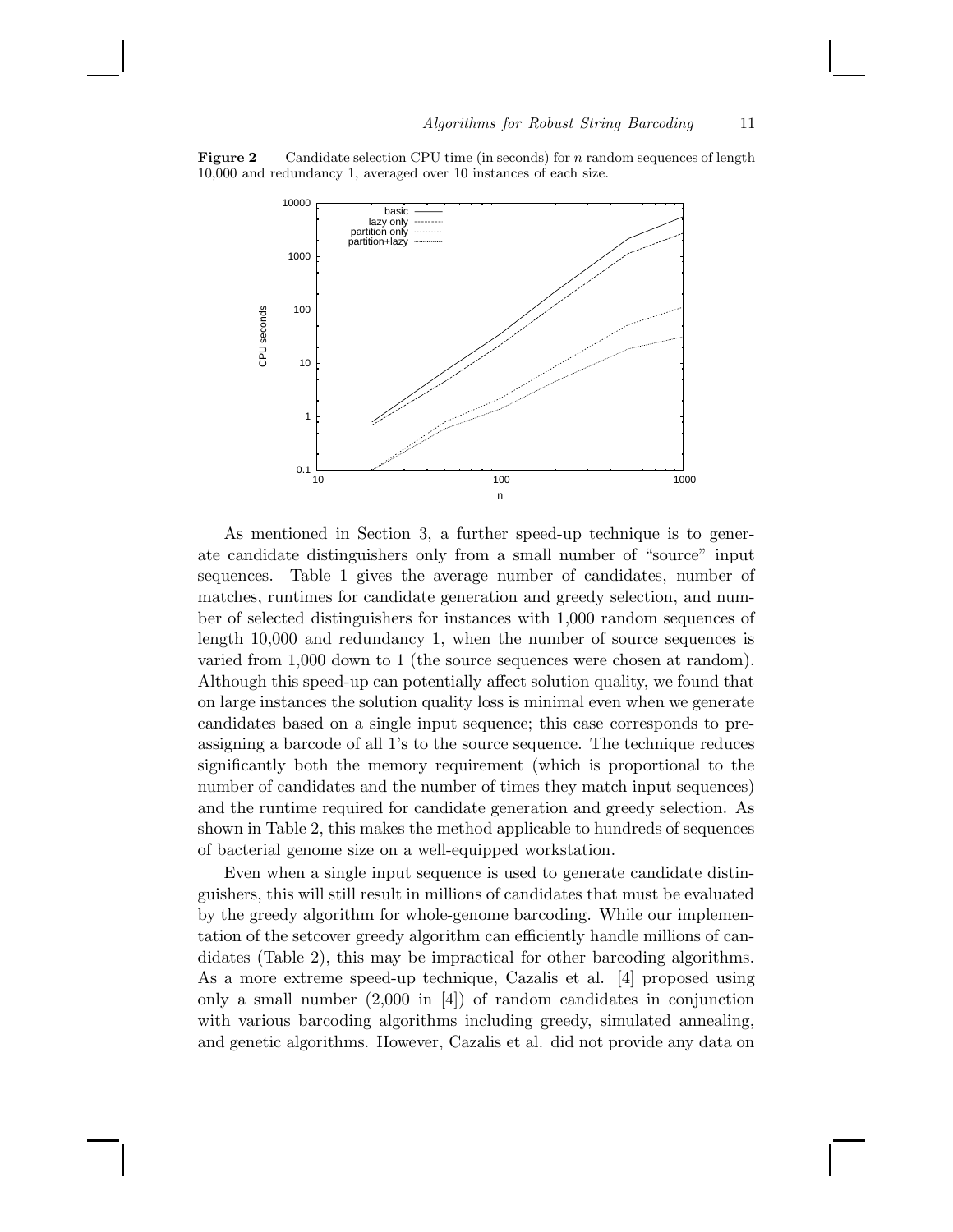| $\, n$ | $\#\text{Candidates}$ | $# \mathbf{Matches}$ | Gen. time | Select time | #Dist. |
|--------|-----------------------|----------------------|-----------|-------------|--------|
| 10     | 2039766.8             | 8281127.2            | 45.1      | 0.6         | 4.0    |
| 20     | 2607128.9             | 16730749.0           | 87.0      | 1.3         | 5.0    |
| 30     | 2940246.3             | 25475766.3           | 129.1     | 1.6         | 5.0    |
| 40     | 3178773.8             | 34529068.3           | 172.2     | 2.6         | 6.0    |
| 50     | 3363016.8             | 43802244.9           | 216.1     | 3.6         | 6.6    |
| 60     | 3512271.5             | 53216933.1           | 262.7     | 4.7         | 7.0    |
| 70     | 3637129.4             | 62714814.3           | 303.9     | 5.1         | 7.0    |
| 80     | 3744452.1             | 72256768.1           | 347.4     | 6.3         | 7.4    |
| 90     | 3838282.2             | 81807129.2           | 395.5     | 8.0         | 8.0    |
| 100    | 3921359.6             | 91346850.3           | 444.4     | 8.5         | 8.0    |

Table 2 Average solution statistics for instances with up to 100 random sequences of length 1,000,000 and redundancy 1 (number of source sequences set to 1).

the possible solution quality loss from such extreme reductions in the number of candidates, and did not evaluate the relative merits of alternative strategies for sampling these candidates. In Figure 3 we plot the number of distinguishers selected by the greedy setcover algorithm when run on a random subset of all possible candidates, under 3 different candidate sampling strategies: (a) from all source sequences, without length restrictions; (b) from a single random source sequence, without length restrictions; and (c) from all source sequences, with length restricted to 7. Length 7 was chosen here since it leads to the smallest number of selected distinguishers among all fixed distinguisher lengths for instances consisting of 1,000 random sequences of length 10,000 such as those used in this experiment. We note that, although Cazalis et al. [4] suggest using distinguishers of length  $\approx \log_2 n$  for a set of n sequences, this rule must be followed with caution. In general, a "most informative" distinguisher is one that appears in exactly half of the sequences, and the typical length of distinguishers with this property depends not only on the number of sequences, but also on their length.

Figure 3 shows that even a few tens of thousands of random candidates sampled using scenarios (b) and (c) above lead to a solution quality very close to that obtained by the setcover greedy algorithm when run on all possible candidates. A much larger number of candidates is required to achieve similar solution quality under scenario  $(c)$ , i.e., when sampling the random candidates from all sequences and without length constraints. This finding can be explained by the fact that "most informative" candidates represent only a small fraction of the entire set of candidates, while they are more densely represented in the sets of candidates sampled under the first two scenarios.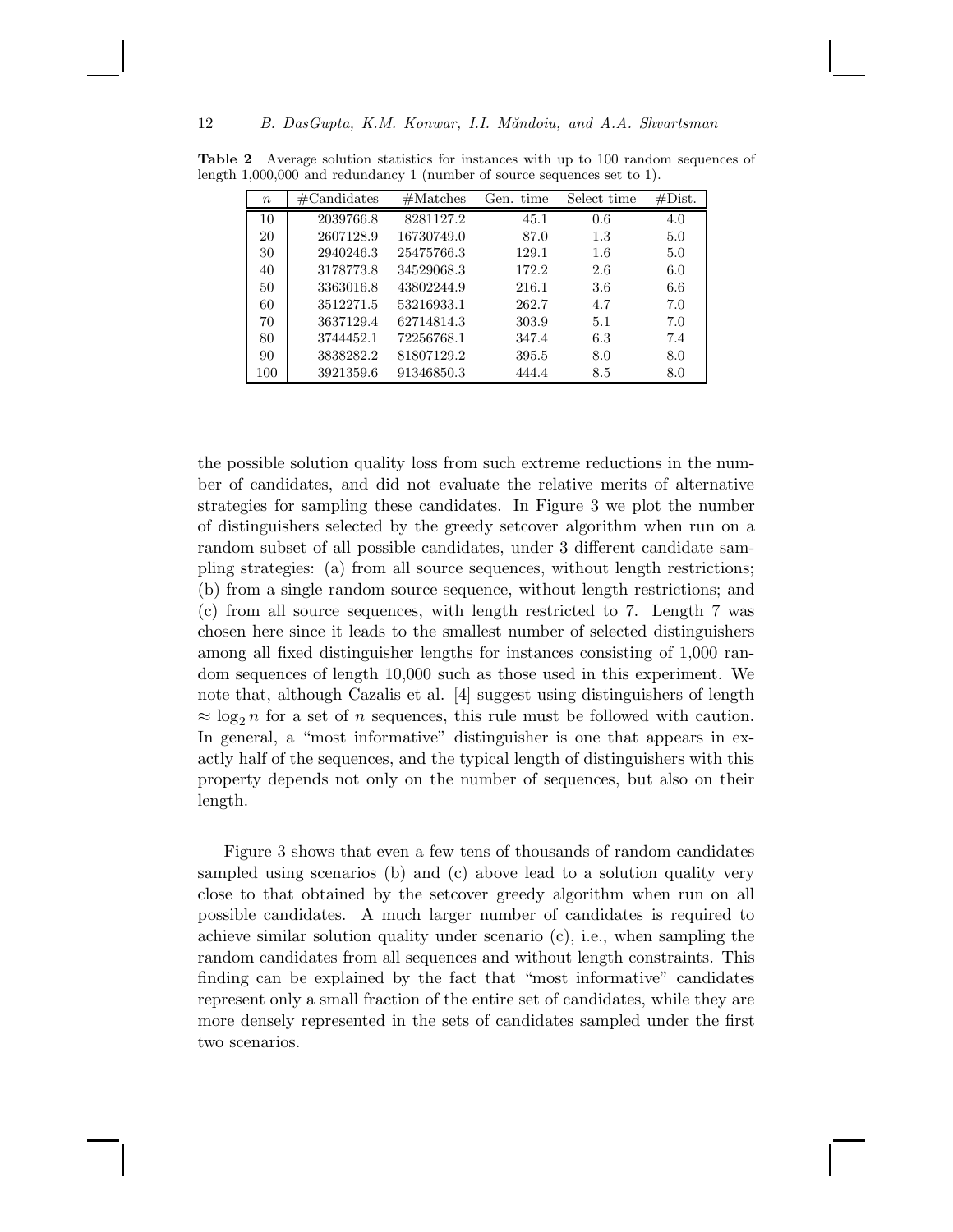Figure 3 Number of distinguishers selected by the greedy setcover algorithm from a random subset of all possible candidates. Candidates are randomly chosen (a) from all source sequences, without length restrictions; (b) from a single random source sequence, without length restrictions; and (c) from all source sequences, with length restricted to 7. Each data point represents the average over 100 instances, each consisting of 1,000 random sequences of length 10,000. Redundancy was set to 1 in these experiments.



5.2 Solution Quality on Random Data

Table 3 gives the number of distinguishers returned by the setcover greedy algorithm for redundancy varying between 1 and 20 on between 10 and 1,000 random sequences of length 10,000. For comparison we include in the table the results obtained by the information content heuristic results of [1], as well as the information theoretic lower bound of  $\lceil \log_2 n \rceil$  for the case

Table 3 Number of distinguishers returned by the setcover greedy algorithm (SGA) for varying redundancy and number of sequences. For each value of  $n$  we report the average over 10 testcases, each consisting of  $n$  random sequences of length 10,000. For comparison we include information content heuristic results (ICH) and the information theoretic lower bound of  $\lceil \log_2 n \rceil$  for redundancy 1 (LB).

| Algorithm  |                | $n=10$ | $n=20$ | $n=50$   | $n=100$ | $n = 200$ | $n=500$ | $n = 1000$ |
|------------|----------------|--------|--------|----------|---------|-----------|---------|------------|
| LΒ         |                | 4      | 5      | 6        |         | 8         | 9       | 10         |
| ICH        |                | 4.0    | 5.0    | 7.0      | 8.0     | 10.0      | 12.2    | 14.1       |
| SGA        |                | 4.0    | 5.0    | 7.0      | 8.0     | 10.0      | 12.3    | 14.1       |
| SGA        | $\overline{2}$ | 6.7    | 8.3    | $10.6\,$ | 12.5    | 14.1      | 16.7    | 18.9       |
| SGA        | 3              | 8.8    | 11.6   | 13.6     | 15.5    | 17.3      | 20.1    | 22.4       |
| SGA        | 4              | 10.8   | 14.0   | 16.5     | 18.7    | 20.7      | 23.5    | 26.1       |
| <b>SGA</b> | 5              | 13.6   | 16.6   | 19.5     | 21.5    | 23.7      | 26.8    | 29.5       |
| SGA        | 10             | 22.5   | 26.8   | 32.0     | 34.6    | 37.5      | 41.7    | 44.9       |
| SGA        | 20             | 43.0   | 47.6   | 55.6     | 59.5    | 63.4      | 68.0    | 72.6       |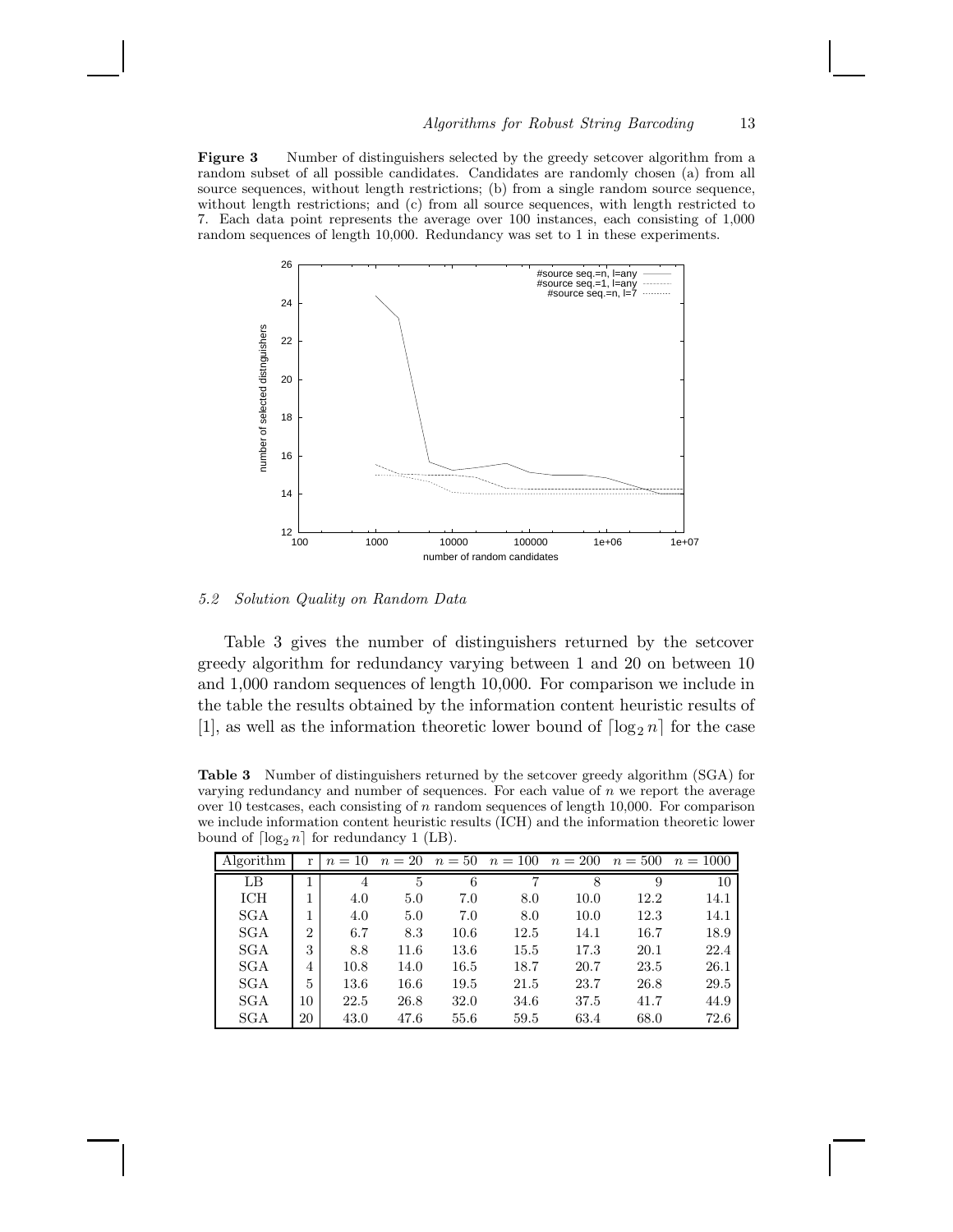Table 4 Number of distinguishers returned by the setcover greedy algorithm (SGA) and the multi-step rounding algorithm in [2] (RND) for varying redundancy and number of sequences. For each value of  $n$  we report the average over 10 testcases, each consisting of n random sequences of length 1,000. Boldface entries correspond to instances for which the multi-step rounding algorithm has better solution quality than setcover greedy.

| Algorithm  | r              | $n=10$ | $n=20$  | $n=50$ | $n = 100$ | $n=200$ |
|------------|----------------|--------|---------|--------|-----------|---------|
| SGA        | 1              | 4.0    | 5.0     | 7.0    | 9.0       | 11.0    |
| <b>RND</b> | 1              | 5.0    | $6.8\,$ | 10.5   | 13.0      | 16.0    |
| SGA        | $\overline{2}$ | 6.3    | 8.2     | 11.2   | 12.9      | 15.0    |
| RND        | 2              | 7.3    | 10.7    | 14.8   | 17.0      | 20.4    |
| SGA        | 5              | 13.2   | 16.1    | 19.5   | 22.4      | 24.6    |
| <b>RND</b> | 5              | 13.2   | 18.2    | 23.5   | 27.3      | 31.2    |
| SGA        | 10             | 22.8   | 27.0    | 32.1   | 36.1      | 39.4    |
| RND        | 10             | 20.2   | 30.9    | 37.4   | 41.9      | 48.3    |
| SGA        | 20             | 43.4   | 48.8    | 57.0   | 61.0      | 65.8    |
| <b>RND</b> | 20             | 38.9   | 50.7    | 62.6   | 69.4      | 76.2    |
| SGA        | 50             | 100.9  | 112.0   | 125.6  | 133.8     | 142.0   |
| <b>RND</b> | 50             | 92.6   | 107.8   | 125.2  | 141.6     | 159.5   |
| SGA        | 100            | 195.0  | 217.2   | 239.0  | 255.5     | 264.0   |
| <b>RND</b> | 100            | 184.9  | 205.2   | 236.0  | 270.0     | 289.0   |
| SGA        | 200            | 392.00 | 432.30  | 471.70 | 495.40    | 512.40  |
| <b>RND</b> | 200            | 372.10 | 412.00  | 455.40 | 485.80    | 539.40  |
| SGA        | 300            | 594.60 | 661.30  | 713.70 | 744.10    | 762.00  |
| <b>RND</b> | 300            | 571.30 | 633.10  | 693.80 | 726.10    | 757.70  |

when the redundancy requirement is 1. We note that the number of distinguishers returned by the setcover greedy algorithm is virtually identical to that returned by the information content heuristic, despite the latter one having a better approximation guarantee [1]. Furthermore, the results for redundancy one are within 50% of the information theoretic lower bound for the range of instance sizes considered in this experiment. The gap between the solutions returned by the algorithms and the lower bound does increase with the number of sequences; however it is not clear how much of this increase is caused by degrading algorithm solution quality, and how much by degrading lower bound quality.

We also compared our setcover greedy algorithm with a recently proposed multi-step rounding algorithm for set multicover [2]. The rounding algorithm has the following steps:

- 1. Solve the fractional relaxation of the natural integer program formulation of problem [15] (we used the commercial solver CPLEX 9.0 for implementing this step)
- 2. Scale the fractional solution by an appropriate constant factor (see [2] for details)
- 3. Deterministically select all distinguishers with a scaled fractional value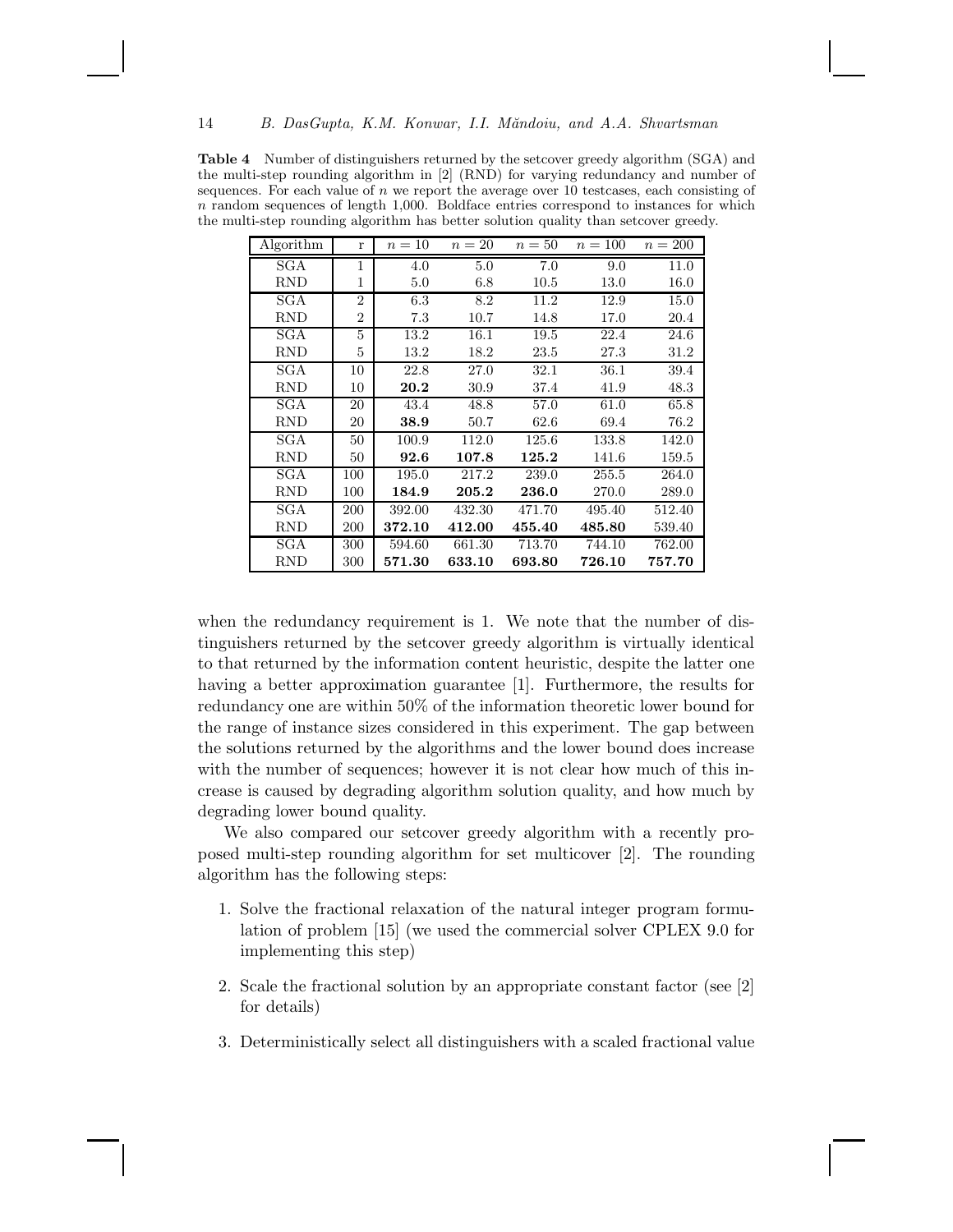exceeding 1

- 4. Randomly select a subset of the remaining candidates, each candidate being chosen with a probability equal to the scaled fractional value
- 5. Finally, if the selected set of distinguishers is not yet feasible, add further distinguishers using the setcover greedy algorithm

The approximation guarantee established in [2] for the general set multicover problem translates into an approximation factor of  $2 \ln n - \ln r$  for robust string barcoding with redundancy  $r$ , which suggests that the multi-step rounding algorithm is likely to improve upon the setcover greedy for high redundancy constraints. Table 4 gives the results of experiments comparing the setcover greedy and multi-step rounding algorithms on testcases consisting of up to 200 random sequences, each of length 1,000 for redundancy requirement ranging from 1 to 300. The results confirm that the multi-step rounding algorithm has better solution quality than setcover greedy when redundancy requirement is large relative to the number of sequences (entries typeset in boldface), yet the setcover greedy has best performance for most practical redundancy requirements.

#### 5.3 Experiments on Genomic Data

In a first set of experiments we used 10 groups of testcases obtained from the authors of [15], each consisting of random sets of viruses, respectively HIV strains, extracted from GenBank. Most of these testcases contain a small number of degenerate bases; detailed testcase parameters are given in Table 5. Hence, we cannot use the partition method for computing the number of sequence pairs distinguished by a candidate in the greedy selection phase, and we have to use the slower matrix datastructure. Table 6 gives the average runtime and the number of distinguishers selected by the setcover greedy algorithm on these testcases when using all available candidates. For comparison, we also include the average number of distinguishers obtained in [15] by solving an integer program formulation of the problem using the CPLEX commercial optimization package. However, the results in [15] may be overly optimistic since the underlying integer program treats degenerate bases as distinct nucleotides. (We do not know if degenerate bases were actually used in distinguishers selected by CPLEX since we do not have access to the solutions in [15].) With few exceptions, the greedy algorithm comes very close to the solution computed by the integer program.

In a second set of experiments we ran our algorithm on a set of 29 complete microbial genomic sequences extracted from NCBI databases [7]. Sequence lengths in the set vary between 490 Kbases and 4.75 Mbases, with an average length of 2.6 Mbases (over 76 Mbases total). Unlike random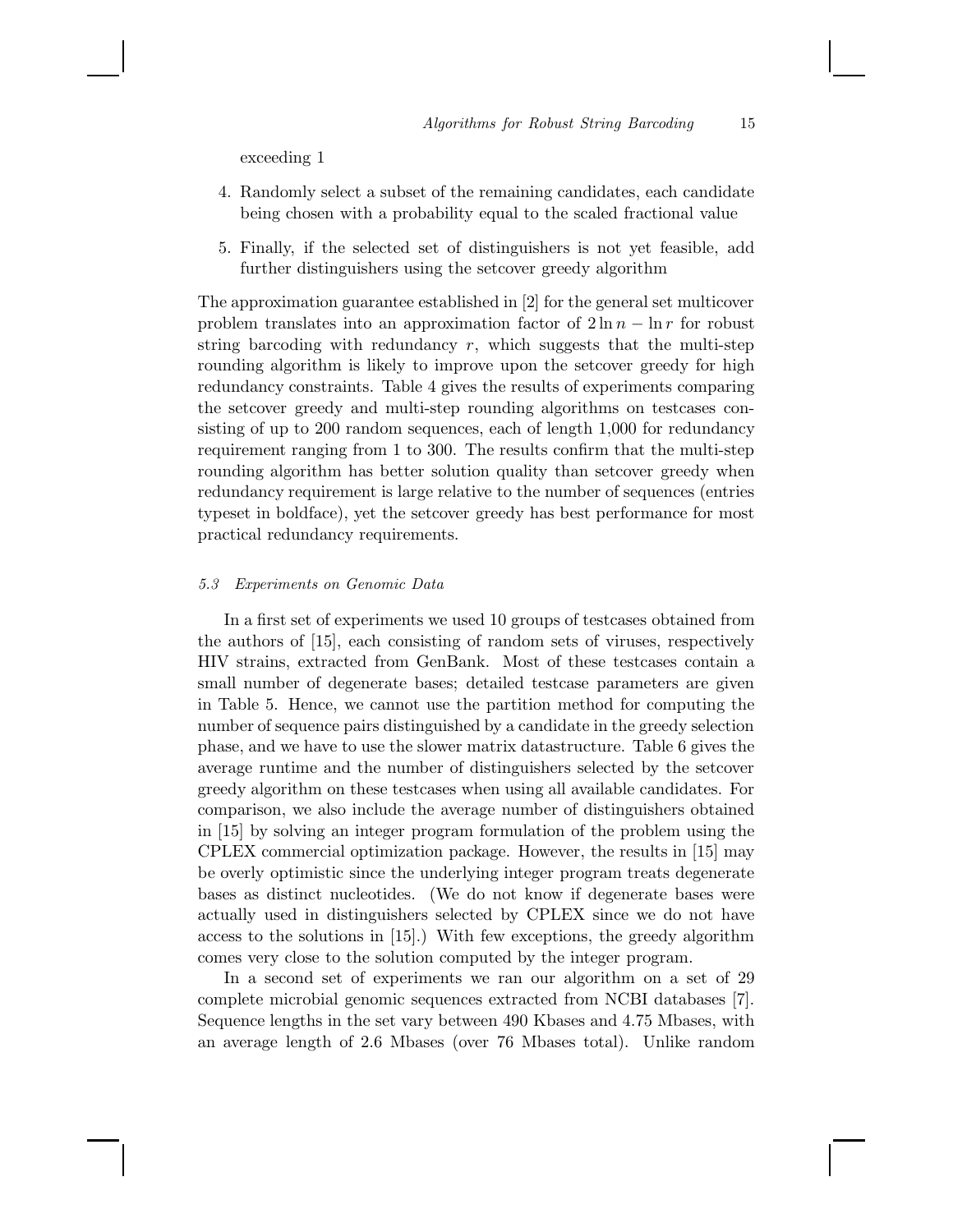| Test             | $\#\text{Test}$ | Avg.             | Avg.      | Avg.              | $l_{min}$ | $_{lmax}$ | Min            | $\boldsymbol{r}$ |
|------------------|-----------------|------------------|-----------|-------------------|-----------|-----------|----------------|------------------|
| Group            | cases           | $\boldsymbol{n}$ | str. len. | $\#\text{degen}.$ |           |           | $_{\rm edit}$  |                  |
| hiv <sub>0</sub> | 27              | 91.44            | 967.50    | 59.81             | 15        | 40        | $\overline{4}$ | 5                |
| hiv1             | 26              | 89.28            | 684.91    | 53.19             | 15        | 40        | 4              | $\overline{2}$   |
| hiv4             | 26              | 90.80            | 723.47    | 41.27             | 15        | 40        | $\overline{2}$ | 2                |
| hiv5             | 26              | 90.40            | 1085.01   | 35.50             | 15        | 40        | $\overline{2}$ | 5                |
| hiv <sub>6</sub> | 26              | 90.92            | 849.47    | 45.77             | 15        | 40        | 4              | 5                |
| len0             | 26              | 105.40           | 1086.28   | 36.27             | 17        | 21        | 4              | 5                |
| $\mathrm{s}0$    | 26              | 51.12            | 1123.17   | 54.27             | 15        | 40        | 4              | 5                |
| s1               | 26              | 70.64            | 942.19    | 18.69             | 15        | 40        | 4              | 5                |
| s2               | 26              | 105.96           | 897.63    | 29.96             | 15        | 40        | 4              | 5                |
| s3               | 26              | 129.92           | 948.56    | 32.87             | 15        | 40        | 4              | 5                |

Table 5 Size and algorithm parameters for genomic instances from [15].

Table 6 Average solution statistics for genomic instances from [15].

| Test             | $\#$ Candidates | $# \mathbf{Matches}$ | Gen. | Select | SGA    | ШP     |
|------------------|-----------------|----------------------|------|--------|--------|--------|
| Group            |                 |                      | time | time   | #Dist. | #Dist. |
| hiv <sub>0</sub> | 175707.8        | 440615.7             | 7.3  | 100.0  | 137.8  | 89.44  |
| hiv1             | 158530.0        | 396909.4             | 4.4  | 43.0   | 70.8   | 45.12  |
| hiv4             | 125694.3        | 333881.9             | 4.8  | 35.4   | 71.8   | 43.88  |
| hiv <sub>5</sub> | 146462.4        | 377735.3             | 8.3  | 104.8  | 177.0  | 132.76 |
| hiv <sub>6</sub> | 147135.1        | 388387.0             | 5.6  | 98.4   | 167.8  | 126.61 |
| len()            | 42091.0         | 175841.9             | 3.4  | 26.7   | 180.6  | 160.29 |
| s0               | 282467.7        | 726758.6             | 5.3  | 167.6  | 108.0  | 99.92  |
| s1               | 123694.9        | 452387.2             | 5.5  | 65.1   | 126.8  | 117.20 |
| s2               | 194253.1        | 755897.3             | 7.3  | 161.1  | 178.1  | 115.70 |
| s3               | 278795.2        | 1075451.6            | 10.7 | 308.7  | 216.6  | 200.91 |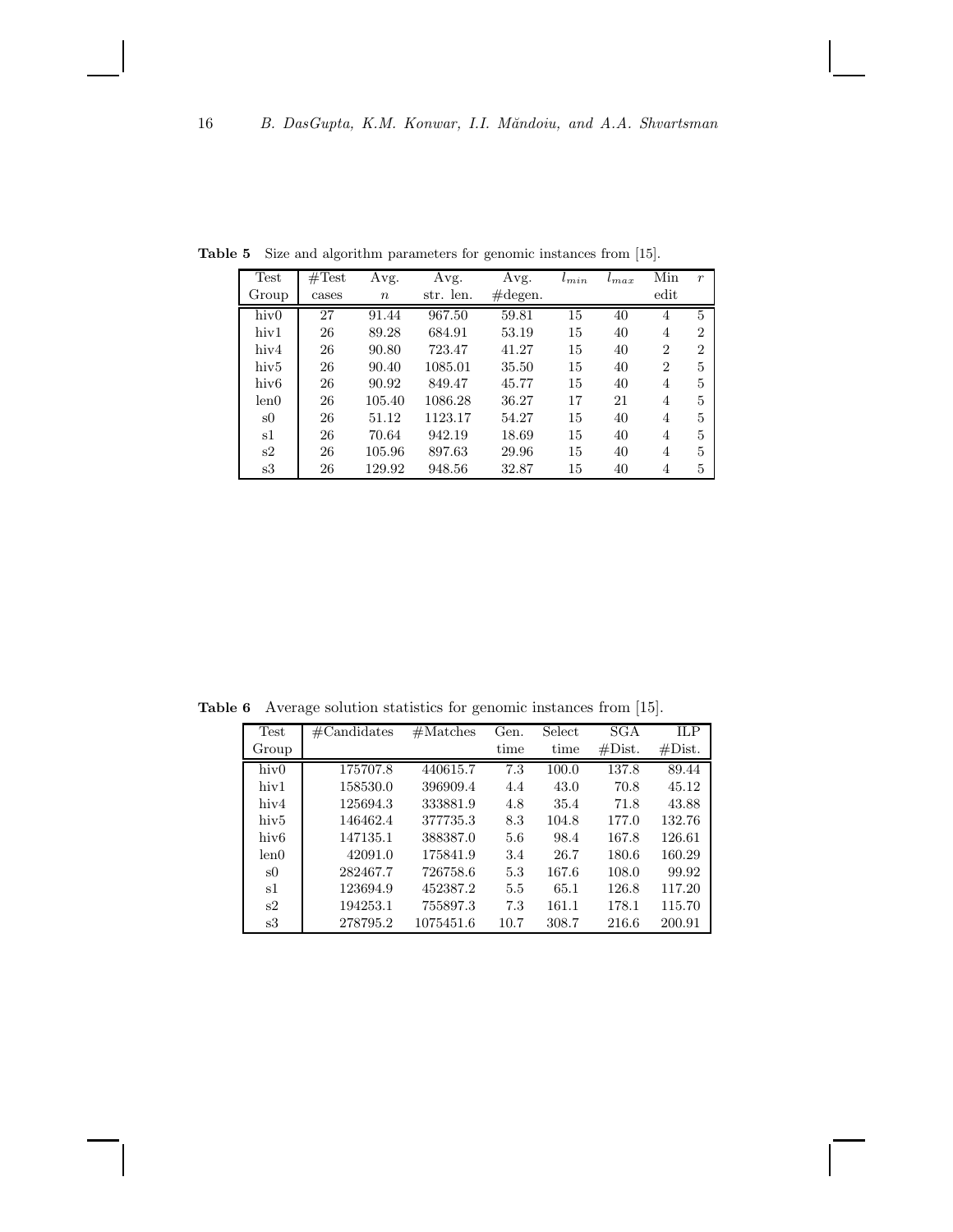| Redundancy | $l_{min}$ | $_{tmax}$ | MinEdit | Select time | #Distinguishers |
|------------|-----------|-----------|---------|-------------|-----------------|
|            |           | $\infty$  |         | 14.2        | 6.0             |
|            | 15        | 40        |         | 2.6         | 8.0             |
| 5          |           | $\infty$  |         | 20.3        | 21.0            |
| 5          | 15        | 40        |         | 8.7         | 31.0            |
| 10         |           | $\infty$  |         | 22.9        | 41.0            |
| 10         | 15        | 40        |         | 16.4        | 60.0            |
| 20         |           | $\infty$  |         | 26.8        | 76.0            |
| 20         | 15        | 40        |         | 33.4        | 123.0           |

Table 7 Results on a set of 29 NCBI complete microbial genomes. Candidate generation time is approximately 335 seconds for all combinations of parameters.

testcases, the sequences in the NCBI data set contain a small number of degenerate bases, 861 bases in total. Therefore, we cannot use the partition method for computing the number of sequence pairs distinguished by a candidate in the greedy selection phase, and we have to use the slower matrix datastructure. In these experiments we varied the redundancy requirement from 1 to 20. To see the effect of length and edit distance requirements on the number of distinguishers, for each redundancy requirement we computed both an unconstrained solution, and a solution in which distinguishers must have length between 15 and 40, and there should be a minimum edit distance of 6 between every two selected distinguishers (these values are similar to those used in [15]. In all experiments, we generated candidates based only on the shortest sequence of 490 Kbases.

The results on this NCBI dataset are given in Table 7. Naturally, meeting higher redundancy constraints requires more distinguishers to be selected. Additional length and edit distance constraints further increase the number of distinguishers, but the latter is still within reasonable limits. The length constraints reduce the number of candidates (from 1,775,471 to 122,478), which, for low redundancy values has the effect of reducing greedy selection time. However, for high redundancy requirements the reduction in number of candidates is offset by the increase in solution size, and greedy selection becomes more time consuming with length and edit distance than without (selection time grows roughly linearly with solution size).

## 6 Conclusions

In this paper we have given highly scalable algorithms for the robust string barcoding problem, and have shown that distinguisher selection based whole genomic sequences results in a number of distinguishers nearly matching the information theoretic lower bounds for the problem.

In ongoing work we are exploring heuristics and approximation algorithms for several extensions of the string barcoding problem. First, we are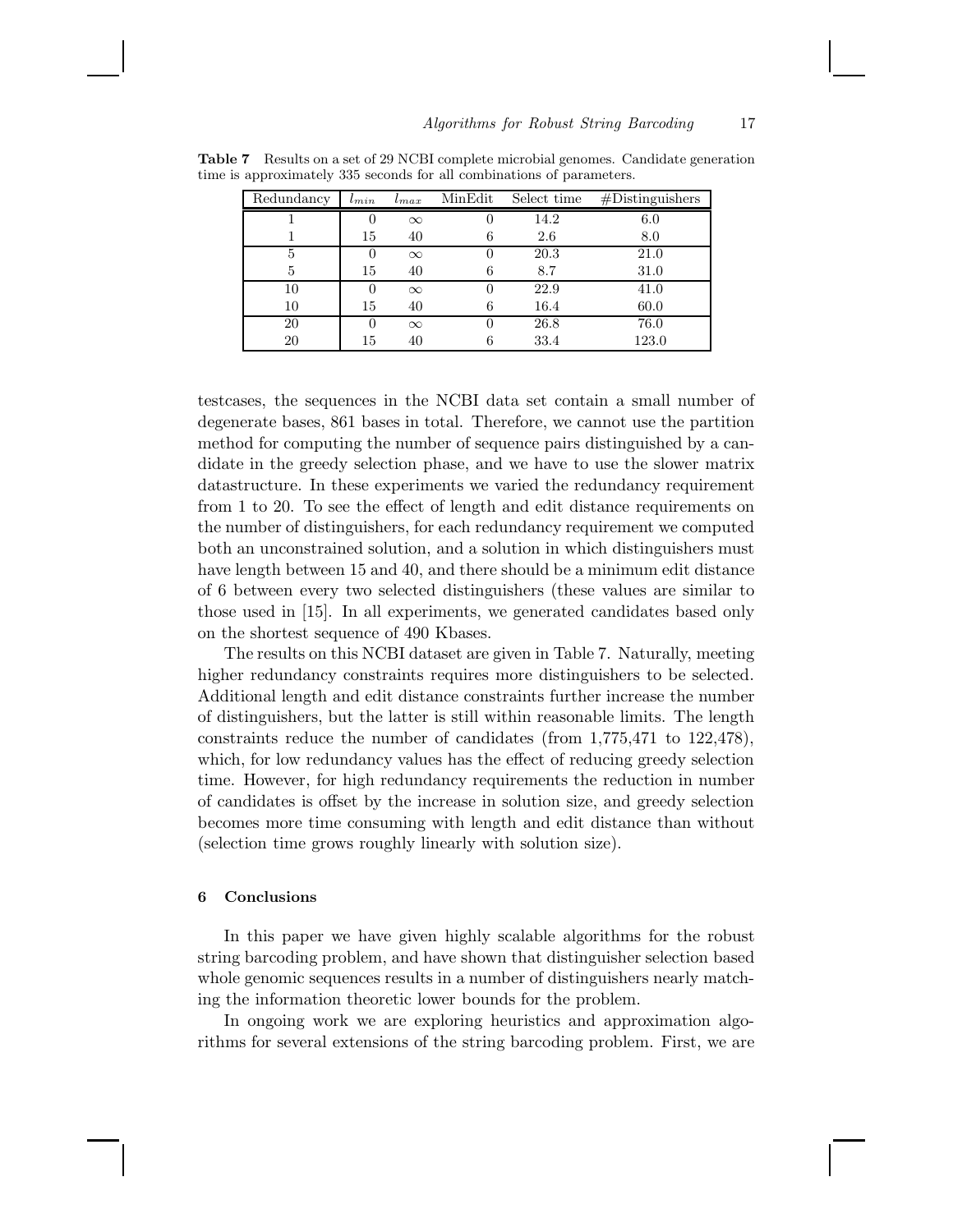## 18 B. DasGupta, K.M. Konwar, I.I. Măndoiu, and A.A. Shvartsman

considering the use of probe mixtures as distinguishers. With most microarray technologies it is feasible to spot/synthesize a mixture of oligonucleotides at any given microarray location. The DNA of a pathogen will hybridize to such a location if it contains at least one substring which is the Watson-Crick complement of one of the oligonucleotides in the mixture. Using oligonucleotide mixtures as distinguishers can reduce the number of spots on the array – and therefore barcode length – closer to the information theoretical lower-bound of  $\log_2 n$ . The reduction promises to be particularly significant when reliable hybridization requires relatively long distinguishers; in these cases even the optimum barcoding length is far from  $\log_2 n$  [15]. A special case of this approach is the use of degenerate distinguishers similar to the degenerate primers that have been recently employed in multiplex PCR amplification [12, 16]. Degenerate distinguishers are particularly attractive for string barcoding since their synthesis cost is nearly identical to the synthesis cost of a single non-degenerate distinguisher (synthesis requires the same number of steps, the only difference is that multiple nucleotides must be added in some of the synthesis steps).

In many practical pathogen identification applications collected biological samples may contain the DNA of multiple pathogens. This issue is considered to be particularly significant in medical diagnosis applications, see, e.g., [9] for studies in detecting more than one HPV (human papiloma virus) genotype with varying rate of multiple HPV infections carried by the same HPV carrier. In future work we plan to develop extensions of the barcoding technique that can reliably detect multiple pathogens for a given bound on the number of pathogens present.

## Acknowledgments

The authors would like to thank Claudia Prajescu for her help with the implementation of the multi-step rounding algorithm in [2].

#### References and Notes

- 1 Berman, B., DasGupta, B. and Kao, M.-Y. (2004) 'Tight approximability results for test set problems in bioinformatics', Proc. 9th Scandinavian Workshop on Algorithm Theory (SWAT), volume 3111 of Lecture Notes in Computer Science, pages 39–50, Springer-Verlag, Berlin.
- 2 Berman, P., DasGupta, B. and Sontag, E. (2004) 'Randomized approximation algorithms for set multicover problems with applications to reverse engineering of protein and gene networks', Proc. 7th International Workshop on Approximation Algorithms for Combinatorial Optimization Problems (APPROX), volume 2748 of Lecture Notes in Computer Science, pages 39–50, Springer-Verlag, Berlin. (Also to appear in a special issue on computational biology of Discrete Applied Mathematics.).